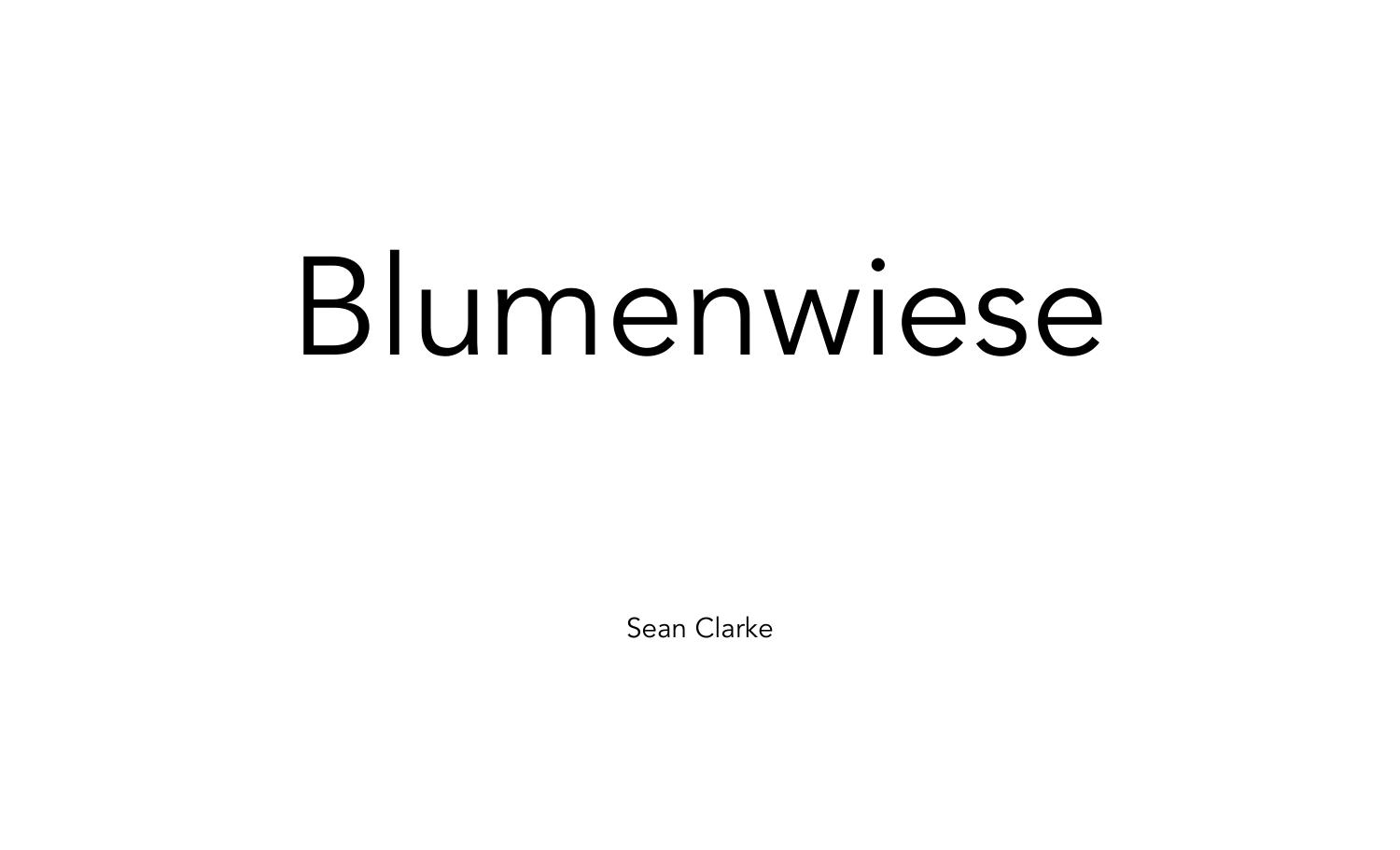## Blumenwiese

In memory of Helen Fiedler.

Composed for project iso : Jeffrey Stonehouse (flute) and Robin Best (harp).

Premiered on May 13<sup>th</sup>, 2018, Beechwood National Memorial Centre, Ottawa.

Instrumentation Flute

Harp

Duration 14 minutes

Notes : The harp's lowest string should be tuned to C-flat. Pedal changes in brackets are suggestions only and are not immediately required; they are placed at points where it may be convenient to change since the string is not used until the new pitch is needed in a future passage.

© 2018 Sean Clarke